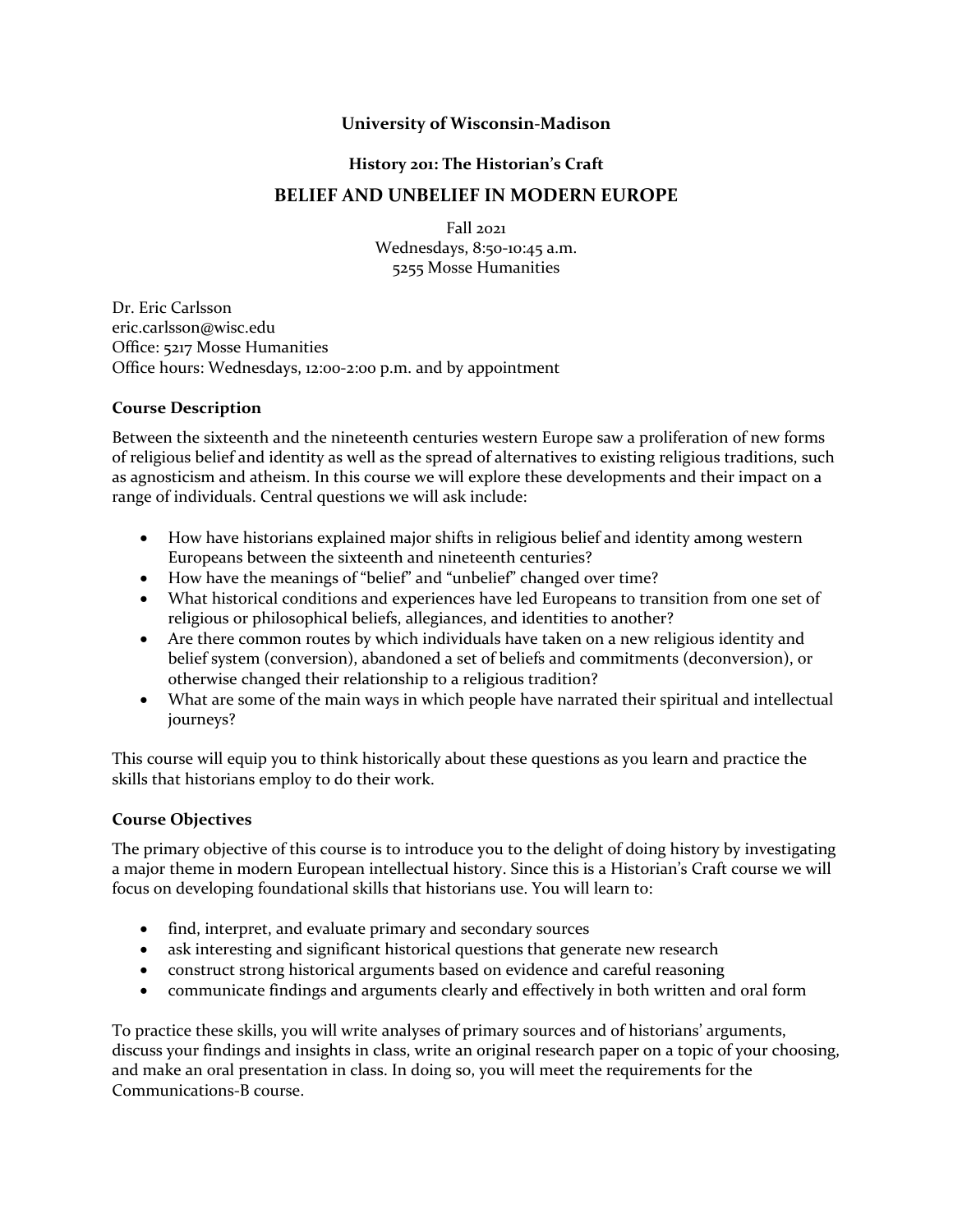### **Course Credit**

This three-credit course, which fulfills the Comm-B requirement, meets as a group seminar for 115 minutes each week. You are also expected to spend an average of seven hours per week outside of class time reading, writing, and preparing for class discussions and presentations, for a total of 135 hours over the semester (or 45 hours per credit, according to UW-Madison's credit hour policy). Some weeks the work load may be slightly heavier; other weeks it may be lighter. Please plan to allot your time accordingly.

### **Requirements and Grading**

1. Participate actively in all class meetings  $(25\%)$ . Since this is a discussion-based seminar, your learning experience and the success of the course depend on your coming to class prepared to engage the week's assignment. This means reading each text closely and thoughtfully—taking notes, identifying crucial passages, making connections, noting problems, raising questions—and coming to our meetings ready to discuss your insights, ask questions, and engage with the contributions of your classmates. Class participation also includes in-class exercises and active engagement in break-out group discussions.

You are expected to attend all class sessions. I understand that on occasion an illness or emergency makes this impossible, particularly as we are living in the midst of an ongoing pandemic. If you do become ill, please contact me as soon as possible. We will then schedule a one-on-one meeting online to catch you up and you will have a chance to do a written assignment to make up for your absence.

If you need to be absent for a religious holiday or UW athletics team travel, please notify me well in advance. Any unexcused absence will lower your class participation grade. You will receive a participation grade on a ten-point scale three times during the semester: on September 29, November 3, and December 15.

2. Write eight  $250-300$ -word responses to assigned readings  $(25%)$ . For each regular class session between September 15 and December 1 (i.e., 11 weeks) I will post one or more questions on Canvas about the assigned readings. Some of these will ask you to to probe primary sources in specific ways, while others will ask you to identify and analyze historical arguments by other scholars or to construct your own questions about a source. You may choose which eight of these exercises you complete. If you choose to write more than eight responses, the top eight grades will count towards your final grade. Because the nature of these assignments varies, I will use somewhat different criteria to assess them but the following questions always apply:

- (a) Does your response reflect a close reading of the relevant text(s)?
- (b) Does your paper demonstrate thoughtful, independent analysis?
- (c) Is it written in clear and concise prose, polished for grammar and style?

To get credit for a response exercise, you must submit it on Canvas before the start of class when the reading is due; the submission folder closes at 8:50 a.m. sharp. No late papers accepted.

3. Write an original research paper of about 10 pages (40% total, broken into several parts). Your paper will be based on primary sources and will also incorporate scholarly writings related to the historical problem you explore. You will receive more detailed instructions for the project on October 13, and over the semester we will discuss the components that go into writing a strong research paper. Your paper will be composed in several stages, with each assignment making up part of the over all paper grade. A research proposal including your topic and sources will be due on November 3. I will meet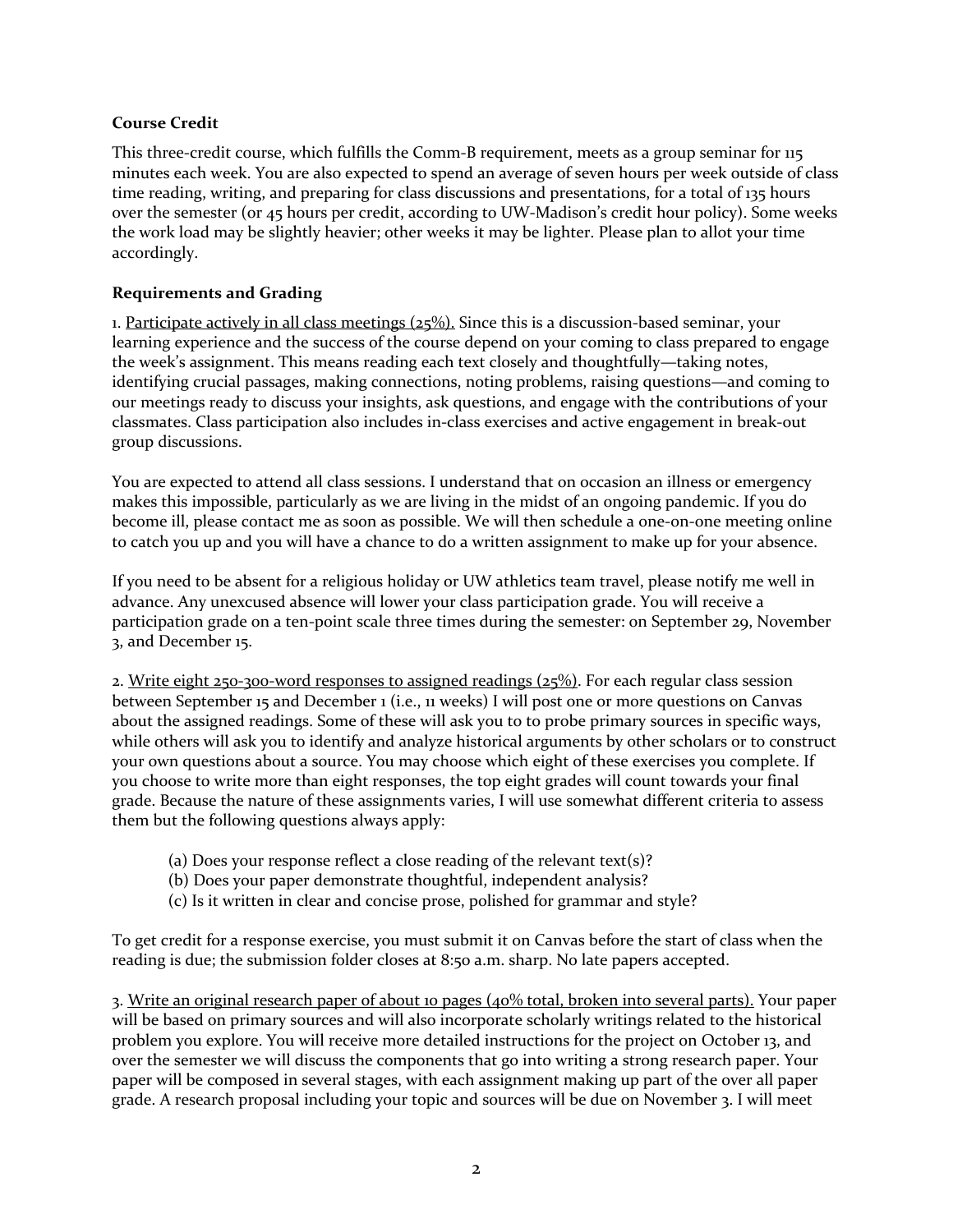with you individually later that week to give feedback on your proposal. You will submit the first full draft of your paper on November 24, and we will meet during the following week to discuss it. The revised version of your paper will be due at 6:00 p.m. on December 15.

4. Make an oral presentation in class (10%). During the final two weeks of the course you will make an oral presentation to the class about your research paper and its key findings. Detailed instructions and a sign-up sheet will come in November.

# **Grading Scale**

All assignments and your final course grade will be calculated using the following scale:

| $93-100\% = A$   | $83 - 87\% = B$  | 70-77%=C    | $0 - 59\% = F$ |
|------------------|------------------|-------------|----------------|
| $88 - 92\% = AB$ | $78 - 82\% = BC$ | $60-69\%=D$ |                |

# **Honors Credit**

Students taking the course for honors credit should consult with me by the fourth week of the semester to discuss options for an honors project. These include expanding the research paper into a longer article or doing another project involving art, media, or another form of public presentation, according to your interests.

### **Communication and Office Hours**

I welcome meeting with students outside of class time. You are encouraged to come to office hours at any time during the semester, whether to discuss a question or problem you've encountered in the course, to get help on a paper, to explore an idea, or simply to chat. I hold regular office hours on Wednesdays, 12:00-2:00 pm, but if you have a schedule conflict then, let me know and we can arrange another time to meet. The best way to reach me is by email (eric.carlsson@wisc.edu). I check email regularly and will try to respond within 24 hours. Often I can reply sooner than that, but on weekends response time may be up to 48 hours.

# **Electronic Devices**

Since face-to-face interaction is key to this seminar, you are encouraged to take notes with a pen and paper rather on a laptop. (There is also a solid body of research that suggests that students process information more thoughtfully and focus their attention more sharply when they take notes by hand rather than on a computer.) If you wish, you may use a computer to access electronic copies of readings posted on Canvas during class. If you do so, please turn off email and any notifications that might distract you from our discussions. Most weeks we will take a short break midway through class, so you can check messages then if necessary.

# **The History Lab**

The History Lab is an excellent resource for undergraduates writing history papers. Trained Ph.D. students in history will help you regardless of your stage in the writing process—formulating a thesis, developing your argument, citing sources, revising your drafts, and more. The History Lab is located in 4255 Mosse Humanities Building. Sign up for a one-on-one appointment, either in-person or online, at https://history.wisc.edu/undergraduate-program/the-history-lab/.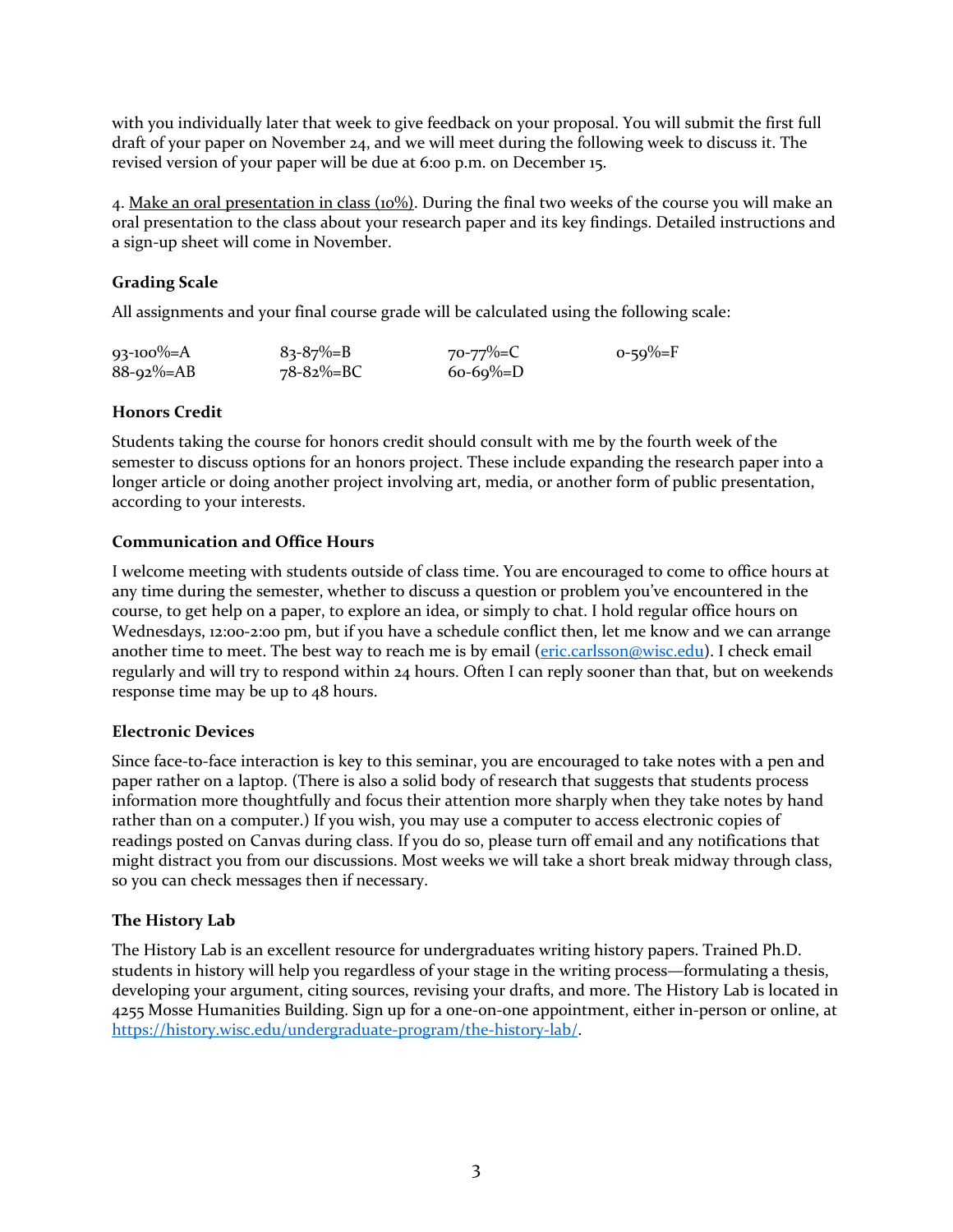#### **Academic Integrity**

By enrolling in this course, you agree to uphold the high academic standards of UW-Madison. In your papers you must cite sources carefully, whether you repeat someone else's exact words or paraphrase or draw on their ideas. We will discuss in class how to document sources properly. In the meanwhile, if you have specific questions about plagiarism and how to avoid it, please speak with me or consult chapters 6 and 7 of Mary Lynn Rampolla's *A Pocket Guide to Writing in History* (see below) or go to https://writing.wisc.edu/handbook/assignments/quotingsources/. Penalties for academic misconduct range from failing an assignment or a course to being suspended from the university. For university policies on academic misconduct, see https://conduct.students.wisc.edu/academic-integrity/.

### **Learning Accessibility**

If you have an instructional need that requires accommodations, please inform me of this at the start of the semester or as soon as possible after a disability has been incurred or recognized. I will then either work directly with you or coordinate with the McBurney Center to provide reasonable accommodations. Disability information, including instructional accommodations as part of a student's educational record, is confidential and protected under FERPA.

### **UW-Madison Statement on Diversity**

Diversity is a source of strength, creativity, and innovation for UW-Madison. We value the contributions of each person and respect the profound ways their identity, culture, background, experience, status, abilities, and opinion enrich the university community. We commit ourselves to the pursuit of excellence in teaching, research, outreach, and diversity as inextricably linked goals. UW-Madison fulfills its public mission by creating a welcoming and inclusive community for people from every background—people who as students, faculty, and staff serve Wisconsin and the world.

# **Course Texts**

We will read the four books below, which are available at local and online bookstores. Hard copies are on reserve at College Library.

- Dominic Erdozain, *The Soul of Doubt: The Religious Roots of Unbelief from Luther to Marx* (Oxford University Press, 2016)
- Mary Lynn Rampolla, *A Pocket Guide to Writing in History,* 10th ed. (Bedford/St. Martin's, 2021). Note: This book comes in multiple editions. Older (8th & 9th) editions are fine; reading assignments refer to chapters and sections rather than page numbers.
- Alec Ryrie, *Unbelievers: An Emotional History of Doubt* (Belknap Press of Harvard University Press, 2019; paperback reprint, William Collins, 2021). Note: This book is available as a free e-book via UW Libraries.
- Ethan H. Shagan, *The Birth of Modern Belief: Faith and Judgment from the Middle Ages to the Enlightenment* (Princeton University Press, 2018). Note: This book is also available as a free ebook via UW Libraries.

All other readings are posted as PDFs or web links on Canvas.

#### **COURSE SCHEDULE**

Reading assignments for each class session are listed below. Response exercises are posted on Canvas.

Sep 8 Course Introduction Alec Ryrie, *Unbelievers,* 1-12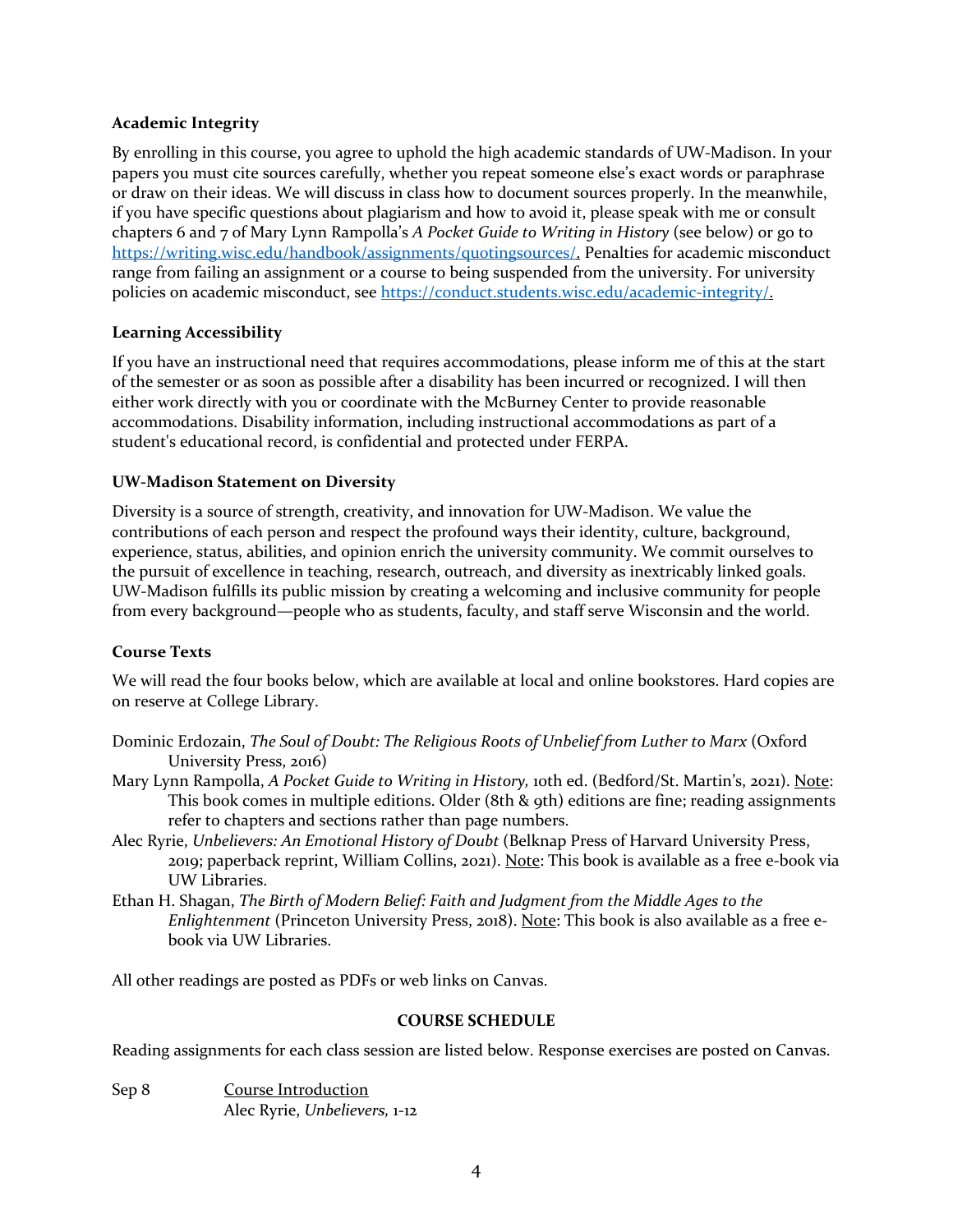| Sep 15             | <b>Approaching Belief and Unbelief</b><br>Mary Lynn Rampolla, A Pocket Guide to Writing in History, ch. 1 (entire) & ch. 3, sec. 3a<br>Alec Ryrie, Unbelievers, 13-43<br>Ethan H. Shagan, The Birth of Modern Belief, 1-13, 19-64 (13-19 recommended)                                                                                                                                                                                                             |
|--------------------|-------------------------------------------------------------------------------------------------------------------------------------------------------------------------------------------------------------------------------------------------------------------------------------------------------------------------------------------------------------------------------------------------------------------------------------------------------------------|
| Sep 22             | The Reformation of Belief<br>Mary Lynn Rampolla, A Pocket Guide to Writing in History, ch. 2, secs. 2a-2b2<br>Dominic Erdozain, The Soul of Doubt, 1-33<br>Alec Ryrie, Unbelievers, 44-74<br>Ethan H. Shagan, The Birth of Modern Belief, 65-97<br>Martin Luther, The Freedom of a Christian (selections)                                                                                                                                                         |
| Sep 29             | <b>Skepticism Revived</b><br>Mary Lynn Rampolla, A Pocket Guide to Writing in History, ch. 3, secs. 3b-3d<br>Richard Popkin, The History of Scepticism, 3-16, 44-57<br>Dominic Erdozain, The Soul of Doubt, 34-68<br>Sebastian Castellio, About Heretics: Should They Be Persecuted? (selections)<br>Michel de Montaigne, An Apology for Raymond Sebond (selections)                                                                                              |
| Oct 6              | Atheists: Real and Imagined<br>Mary Lynn Rampolla, A Pocket Guide to Writing in History, ch. 4, secs. 4a-4d<br>Alec Ryrie, Unbelievers, 75-96, 106-115, 127-137<br>Ethan Shagan, The Birth of Modern Belief, 98-165<br>The Life of St. Teresa of Ávila by Herself (selections)                                                                                                                                                                                    |
| Oct $13$           | <b>Finding Faith: Heart Religion</b><br>Mary Lynn Rampolla, A Pocket Guide to Writing in History, ch. 4, secs. 4e-4g<br>Ted A. Campbell, The Religion of the Heart, 1-17<br>Graeme Hunter, "Blaise Pascal"<br>Blaise Pascal, Pensées (selections)<br>Peter C. Erb, "Introduction," to Pietists: Selected Writings<br>August Hermann Francke, Autobiography<br>Nikolaus Ludwig von Zinzendorf, "Thoughts for the Learned and Yet Good-Willed<br>Students of Truth" |
| Oct 20             | <u>Visit to Memorial Library</u><br>Mary Lynn Rampolla, A Pocket Guide to Writing in History, ch. 5, secs. 5a-5c<br>Alec Ryrie, Unbelievers, 138-172<br>Ethan H. Shagan, The Birth of Modern Belief, 166-206                                                                                                                                                                                                                                                      |
| Oct $27$           | Radical Enlightenment?<br>Jonathan Israel, Radical Enlightenment, 1-22, 159-174, 218-229<br>Dominic Erdozain, The Soul of Doubt, 69-117<br>Baruch Spinoza, Theological-Political Treatise (selections)                                                                                                                                                                                                                                                            |
| Nov $\overline{3}$ | A Religious Enlightenment?<br>**Research proposal due<br>Dominic Erdozain, The Soul of Doubt, 118-172<br>Ethan H. Shagan, The Birth of Modern Belief, 207-249<br>Voltaire, Philosophical Dictionary (selections)                                                                                                                                                                                                                                                  |